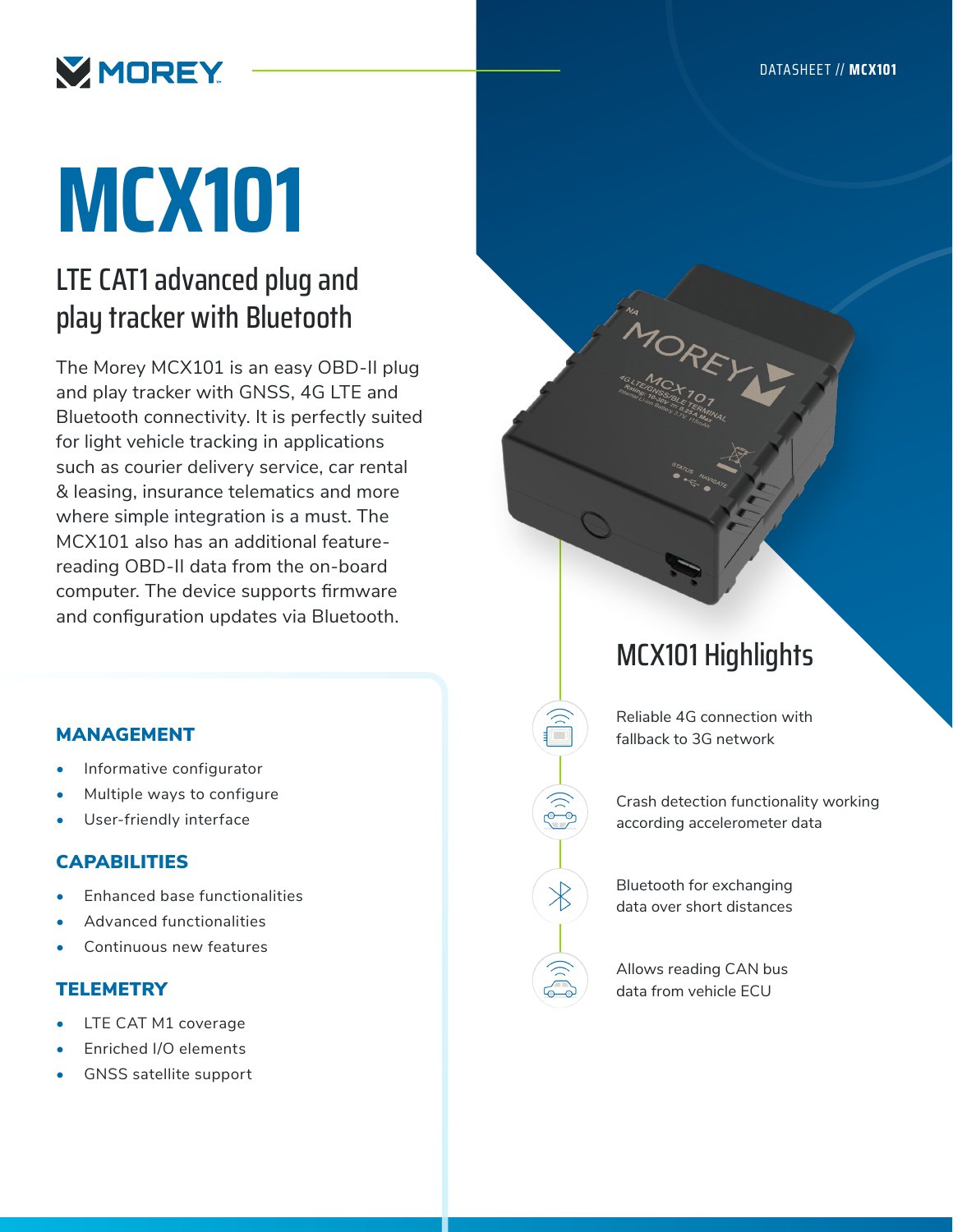



OBDII Connector

**GNSS** GPS, GLONASS, GALILEO,

**Protocol Compatible** NMEA, GGA, GGL, GSA,

Receiver Tracking: 33/99

Tracking Sensitivity **-165 dBM Accuracy** < 3 m **Hot Start** < 1 s **Warm Start** < 25 s **Cold Start** < 35 s

BEIDOU, QZSS

GSV, RMC, VTG

Acquisition Channels

# Status LED Micro USB Navigate LED

#### **POWER**

| Input Voltage Range      | $10-30$ V DC with<br>Overvoltage Protection |
|--------------------------|---------------------------------------------|
| Internal Back-up Battery | 115 mAh Li-Ion, 3.7 V<br>Battery (0.63 Wh)  |

#### **BLUETOOTH**

| Specification                | $4.0 + LE$                                                                                                                                                   |
|------------------------------|--------------------------------------------------------------------------------------------------------------------------------------------------------------|
| <b>Supported Peripherals</b> | BLE Beacon Label, BLE Beacon,<br><b>BLE Temperature Sensor, BLE</b><br>Magnetic Sensor, BLE Movement<br>Sensor, Bluetooth Temperature<br>and Humidity Sensor |

#### **CELLULAR**

**GNSS**

| Module        | Quectel EG91-NA<br>Quectel EG91-NS                                                                         |
|---------------|------------------------------------------------------------------------------------------------------------|
| Technology    | LTE CAT 1, UMTS                                                                                            |
| 3G Bands      | WCDMA: B2/B4/B5                                                                                            |
| 4G Bands      | EG91-NA: LTE FDD: B2/<br>B4/B5/B12/B13                                                                     |
|               | EG91-NS: LTE FDD: B2/B4/<br>B5/B12/B13/B25/B26)                                                            |
| Data Transfer | LTE:<br>LTE FDD: Max 10Mbps (DL)/Max<br>5Mbps (UL)<br>UMTS:<br>WCDMA: Max 384Kbps<br>(DL)/Max 384Kbps (UL) |
| Data Support  | SMS (Text/Data)                                                                                            |

#### **PHYSICAL SPECIFICATION**

| <b>Dimensions</b> | $50.7 \times 49.6 \times 25$ mm (L x W x H) |
|-------------------|---------------------------------------------|
| Weight            | 63 a                                        |

#### **OPERATING ENVIRONMENT**

| <b>Operating Temperature</b><br>(Without Battery) | $-40$ °C to $+85$ °C                                                  |
|---------------------------------------------------|-----------------------------------------------------------------------|
| <b>Storage Temperature</b><br>(Without Battery)   | $-40$ °C to $+85$ °C.                                                 |
| <b>Operating Humidity</b>                         | 5% to 95% Non-Condensing                                              |
| <b>Ingress Protection Rating</b>                  | IP41                                                                  |
| <b>Battery Charge Temperature</b>                 | 0 °C to +45 °C                                                        |
| <b>Battery Discharge Temperature</b>              | $-20$ °C to $+60$ °C                                                  |
| <b>Battery Storage Temperature</b>                | $-20$ °C to $+45$ °C for 1 Month<br>$-20$ °C to $+35$ °C for 6 Months |